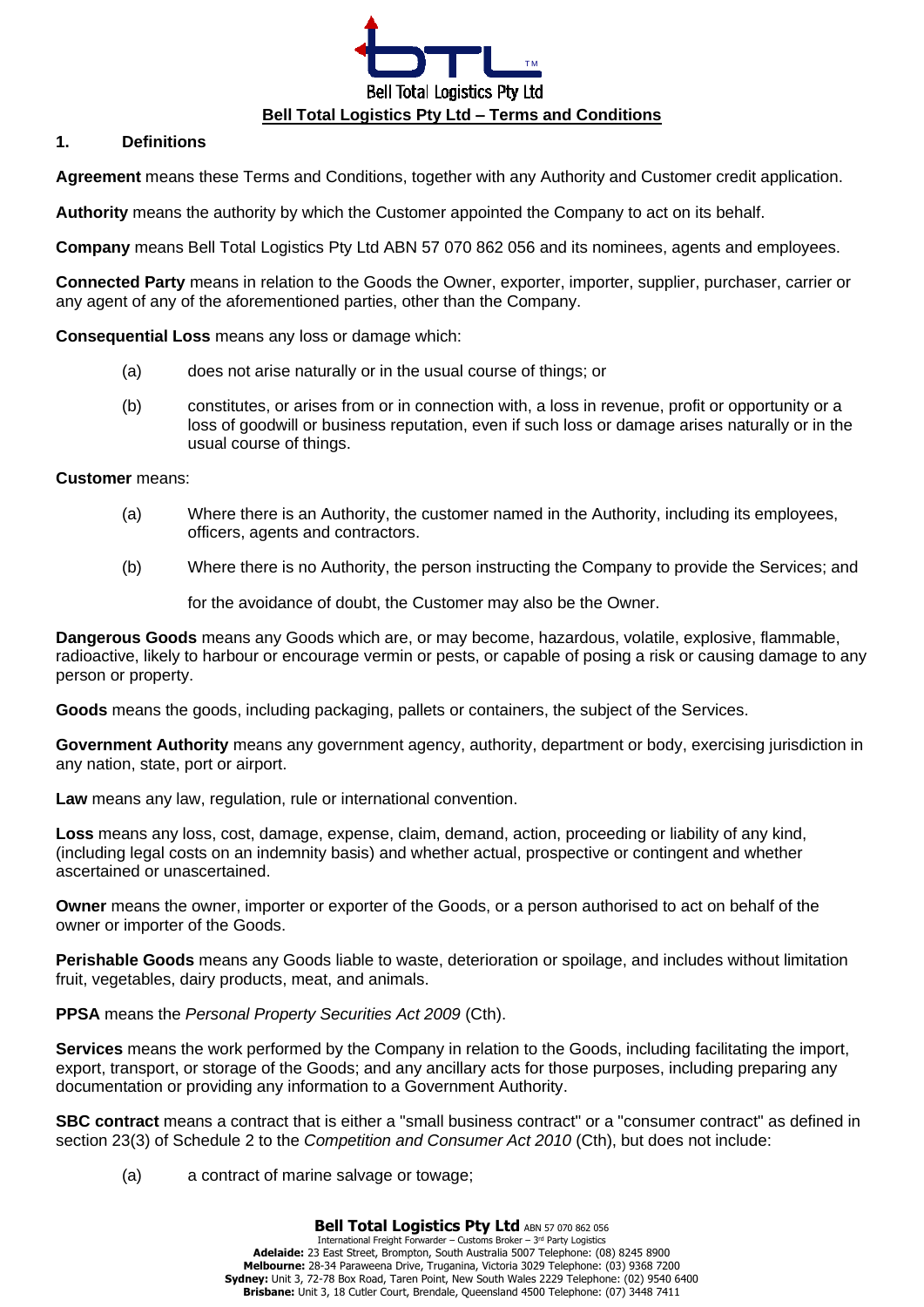

## **Bell Total Logistics Pty Ltd – Terms and Conditions**

- (b) a charter party of a ship;
- (c) a contract for the carriage of goods by ship;
- (d) a contract that is not a standard form contract; or
- (e) a "small business contract" where the Customer does not employ fewer than 20 persons

**Subcontractor** means a third party (and their employees, agents and contractors) engaged to provide all or part of the Services.

**Terms and Conditions** means these terms and conditions.

**Transport Document** includes a bill of lading, waybill, consignment note, or similar carriage document.

A reference to the Company's fees includes any taxes, including goods and services tax, payable in respect of the Services.

### **2. General**

- 2.1 The Company is not a common carrier. The Company will not be liable as a common carrier.
- 2.2 These Terms and Conditions take priority over and will prevail to the extent of any inconsistency with the Authority, any credit application made by the Customer, the Customer's terms and conditions or other document issued by the Customer, and any terms and conditions set out in any Transport Document, except a Transport Document issued by the Company.
- 2.3 The Agreement is governed by the laws of South Australia, Australia. The Company and the Customer submit to the jurisdiction of the courts of South Australia and of the Federal Court of Australia.
- 2.4 A variation of these Terms and Conditions will only be valid if in writing and signed by each party or signed by a person with the authority to bind each party.
- <span id="page-1-1"></span>2.5 The Company may assign its rights and obligations under the Agreement without the Customer's consent. The Customer must not assign its rights and obligations under the Agreement without the Company's written consent.
- 2.6 Any notices under these Terms and Conditions must be in in English and in writing.
- <span id="page-1-0"></span>2.7 Subject to clause [14,](#page-8-0) all rights, indemnities and limitations of liability contained in these Terms and Conditions will have their full force and effect, despite:
	- (a) any breach of term or condition of these Terms and Conditions, the Agreement, or any collateral agreement by the Company;
	- (b) the performance of the Services;
	- (c) the delivery of the Goods; or
	- (d) the expiry or termination of the Authority.
- 2.8 Without limiting the effect of clause [2.7,](#page-1-0) clauses [2.5,](#page-1-1) [3.14,](#page-3-0) [4.2,](#page-3-1) [6.10,](#page-4-0) [7.3,](#page-4-1) [7.4,](#page-5-0) [7.5,](#page-5-1) [9,](#page-5-2) [11,](#page-7-0) [12,](#page-7-1) [13,](#page-8-1) [14.6,](#page-9-0) [14.8,](#page-9-1) [14.9,](#page-9-2) [14.10,](#page-9-3) [14.11,](#page-9-4) [14.12,](#page-9-5) and [14.13](#page-10-0) of these Terms and Conditions will survive termination.
- 2.9 If a condition or part of a condition of this Agreement is unenforceable, it must be severed from and does not affect the rest of the Agreement.
- 2.10 The Company is not bound by any waiver, discharge or release of a condition or any agreement which purports to change this Agreement, unless it is in writing and signed by or for the Company.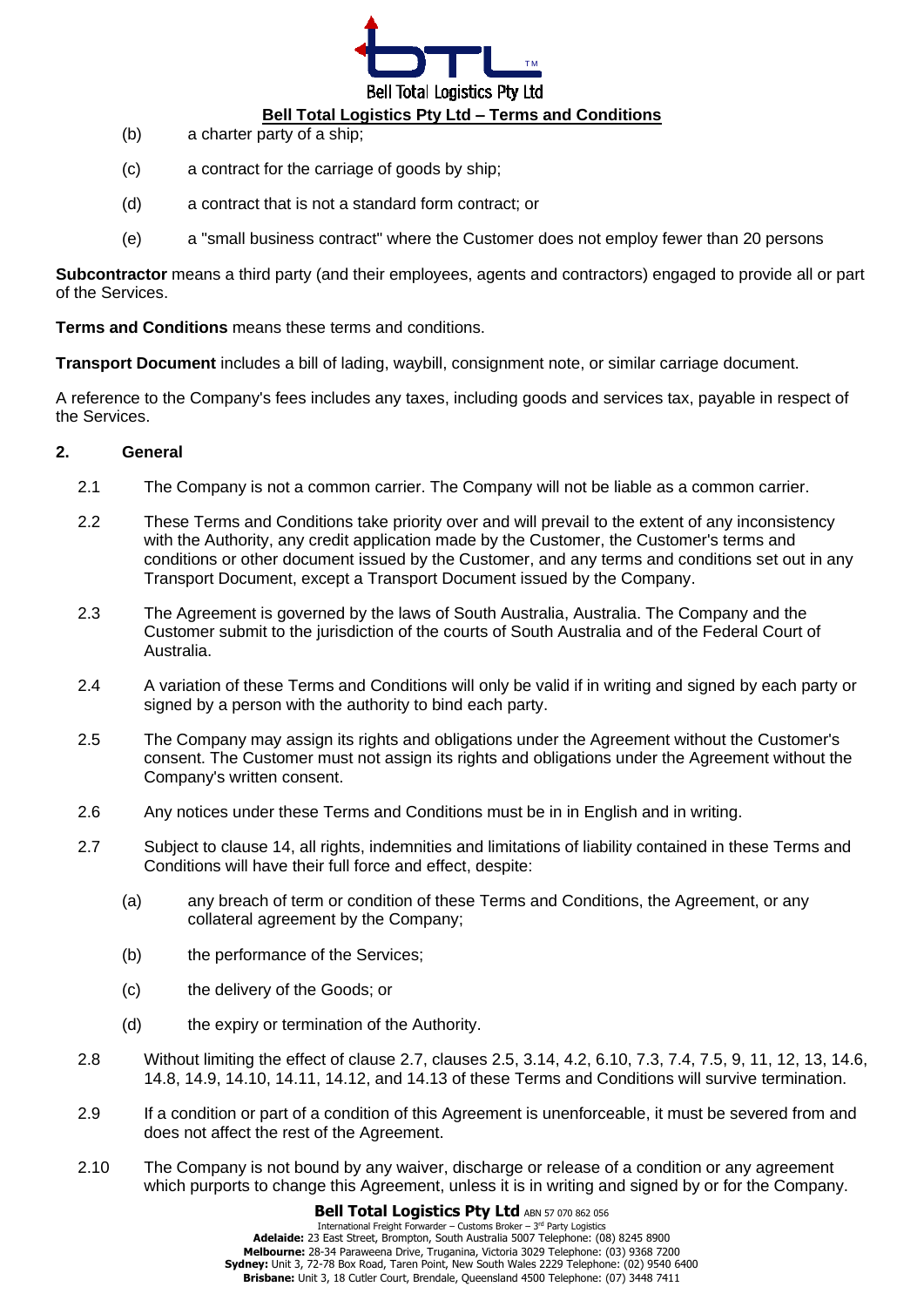

- 2.11 A reference in this Agreement to any law includes any statutory modification, substitution or reenactment of it.
- 2.12 If the Customer is a trustee of a trust, the Customer:
	- (a) will provide the Company with a copy of the trust deed and any documents amending that trust deed;
	- (b) notify the Company of any change in trustee of the trust;
	- (c) agrees that these Conditions apply to, and all requests for Services placed by the Customer with the Company are placed by, the Customer in its personal capacity and as trustee of the trust.
- 2.13 Any party that enters this Agreement as a disclosed or undisclosed agent agrees to be joint and severally liable for the debts, liabilities and obligations of the principal under this Agreement.

#### **3. Services**

- 3.1 Services are provided by the Company subject to these Terms and Conditions.
- 3.2 Without limitation to other methods of acceptance, by instructing the Company to provide the Services the Customer agrees to be bound by the Terms and Conditions.
- 3.3 The Goods are at the risk of the Customer.
- 3.4 The Company may agree or refuse to provide Services at its discretion.
- 3.5 The Company is authorised by the Customer to choose the method for performance of the Services at the Company's complete discretion.
- 3.6 The Customer authorises the Company to open any package containing Goods, and do any other thing in order to inspect or weigh the Goods.
- 3.7 The Customer agrees that:
	- (a) the value of the Goods will not be declared or inserted into a Transport Document or contract for the purpose of extending a carrier's liability unless the Customer provides express written instructions to the Company to do so, and if required, the carrier agrees;
	- (b) where a Subcontractor's or carrier's charges may be determined by the extent of liability assumed by the Subcontractor or carrier, no declaration of value will be made for the purpose of extending the liability of the Subcontractor or carrier, and the Goods will be dealt with at the Customer's risk for minimum charges, unless the Customer provides written instructions to the contrary to the Company;
	- (c) the Company reserves the right to not make any declaration or take any action in respect of the Customer's Goods unless the Customer has provided the Company with sufficient notice, written instructions and the documents necessary to take that action in relation to those Goods.
- 3.8 At any time, the Company may, acting reasonably, deem that certain Goods are Dangerous Goods.
- 3.9 The Company at its reasonable discretion may destroy or otherwise deal with any Goods the Company considers are Dangerous Goods, without notice or compensation to the Customer.
- 3.10 The Company's delivery obligations are satisfied if the Company delivers the Goods to the delivery address instructed by the Customer, and a person at that address provides a receipt or signs a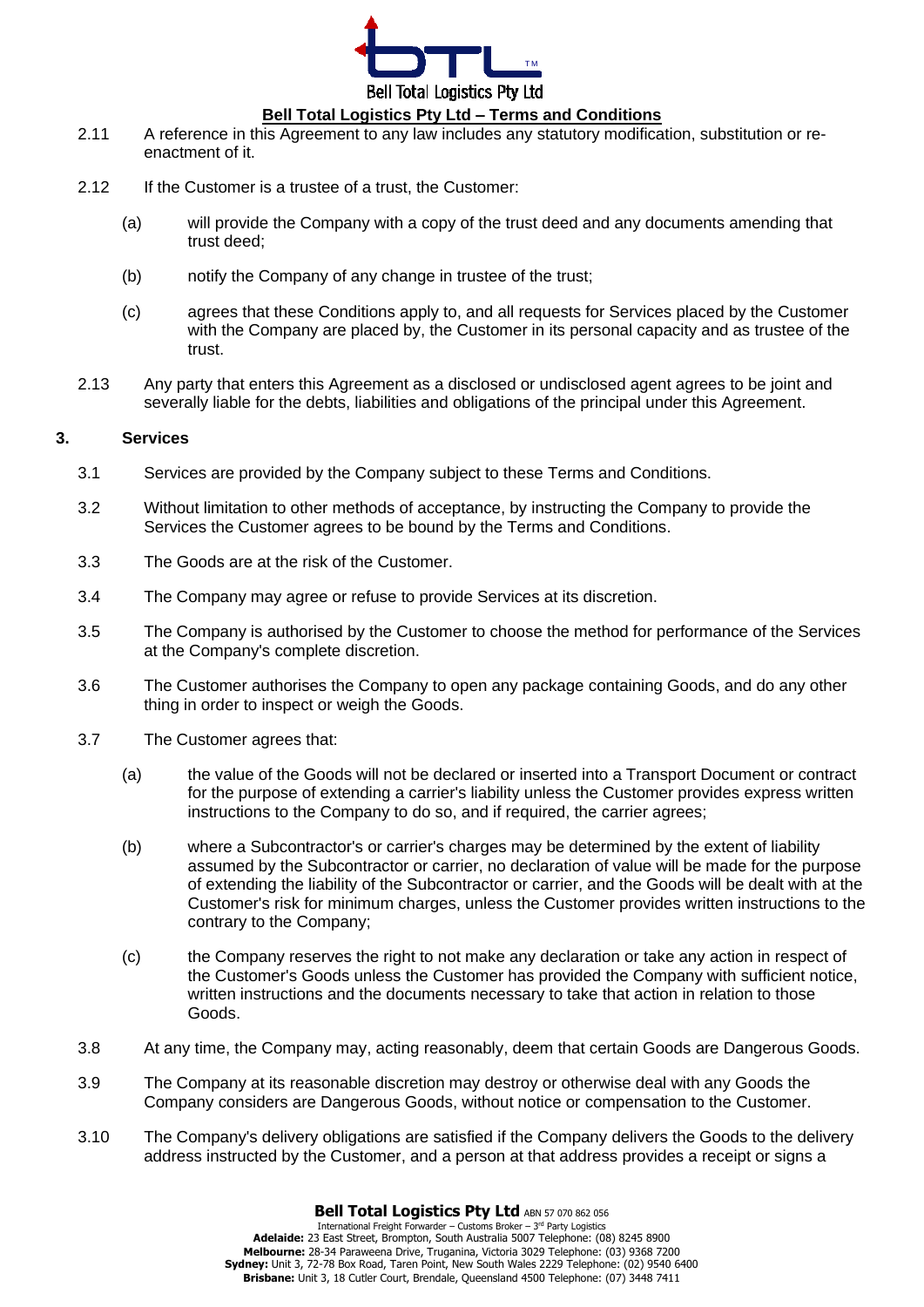

delivery docket, or if authorised by the Customer, the Goods are left at the delivery address without obtaining a receipt or signed delivery docket.

- 3.11 If a person at the delivery address cannot or refuses to take delivery of the Goods, or the Goods cannot be delivered for any other reason, the Customer authorises the Company to deal with the Goods at the Company's reasonable discretion, including storing, disposing of, or returning the Goods.
- <span id="page-3-2"></span>3.12 The Goods may be stored at any place at the absolute discretion of the Company at the Customers' expense.
- 3.13 If the Company stores the Goods, the Company may require that the Customer remove the Goods from storage by giving notice delivered to an address provided by the Customer to the Company.
- <span id="page-3-0"></span>3.14 If the Customer, Owner or consignee of the Goods is insolvent, placed under external administration, bankrupt or deceased, the Company is authorised to return any Goods to the Shipper, exporter or supplier of those Goods, where the Company has not received authority from the Shipper, exporter or Supplier of the Goods to release the Goods to the Customer, Owner or consignee.
- 3.15 The Customer irrevocably appoints the Company with the power and authority to take any action and execute any document in the name of and on behalf of the Customer as required by the Company to provide the Services.
- 3.16 The Customer agrees that the Company may receive and retain for its own account allowances, brokerages and commissions from shipping and forwarding agents, shipping lines, insurance brokers, airlines and any other person with whom the Company deals and that the Company is not require to disclose the receipt and retention of such amounts to the Customer, even, without limitation, if acting as agent for the Customer.

#### **4. Customer Obligations**

- 4.1 The Customer will provide the Company with all assistance, information and documentation necessary to enable the Company to provide the Services, and punctually comply with any Law or request from a Government Authority.
- <span id="page-3-1"></span>4.2 The Customer is under a continuing obligation to provide any information which may materially affect the capacity of the Customer to perform its obligations under the Agreement.
- 4.3 The Customer will keep confidential the Company's fees or charges and any waiver, discount, release or indulgence provided by the Company in relation to the provision of the Services.

#### **5. Instructions**

- 5.1 Any instructions given by the Customer must be in writing in English and be legible.
- 5.2 The Company has the discretion to refuse to accept the Customer's instructions.
- 5.3 Sufficient notice of instructions must be given by the Customer to the Company to enable the Company to follow those instructions. If insufficient notice is given and the Company attempts to adopt the Customer's instructions, the Company is not deemed to have accepted the instructions.
- 5.4 If the Company accepts the Customer's instructions on one occasion, the Company will not be bound by those instructions when providing Services in the future.
- 5.5 If the Company accepts the Customer's instructions to perform the Services in a particular way, it will give priority to that method, but may depart from that method at its reasonable discretion.
- **6. Fees**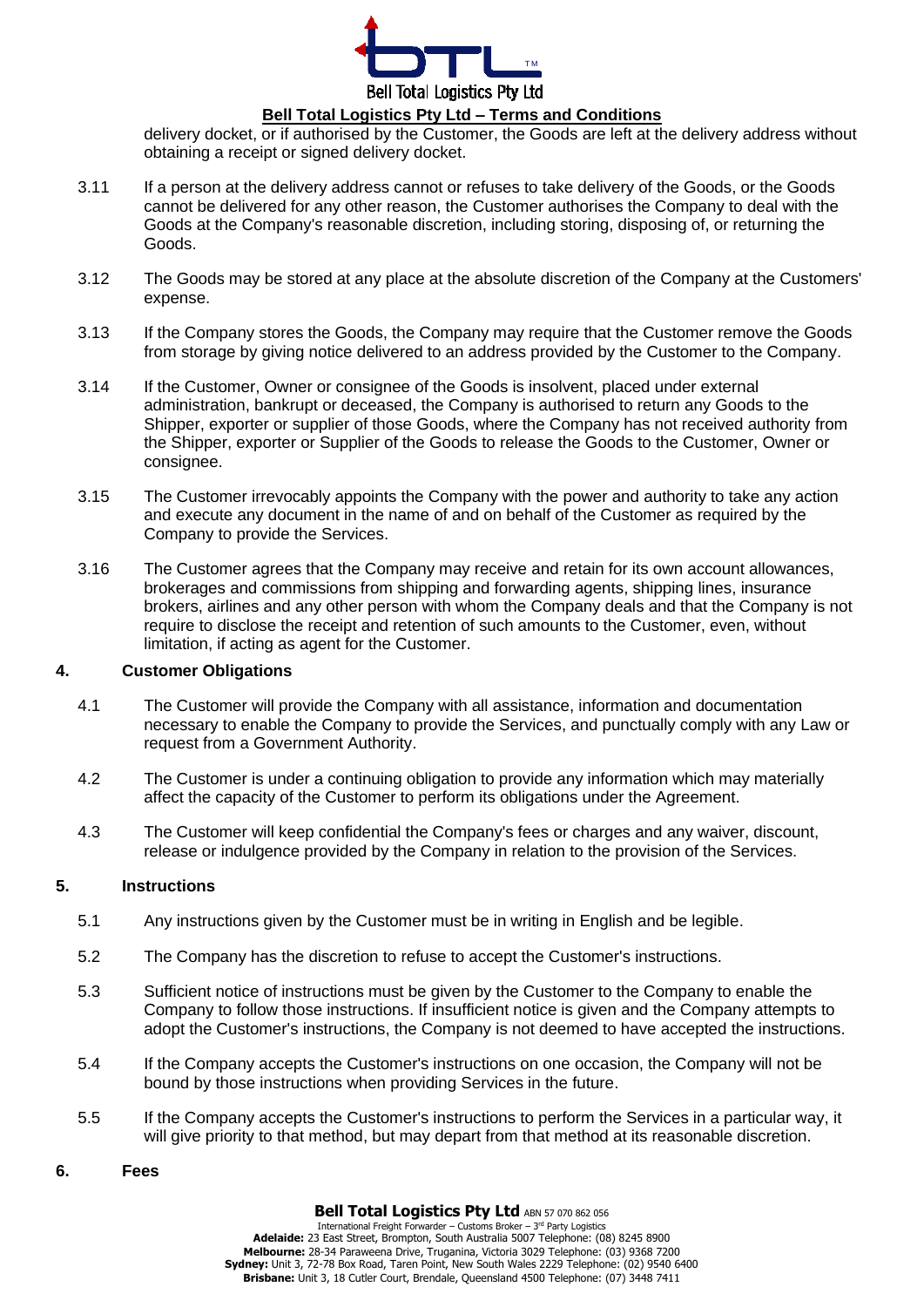

### **Bell Total Logistics Pty Ltd – Terms and Conditions**

- <span id="page-4-2"></span>6.1 The Company's fees are earned on the earlier of the commencement of the performance of the Services (or part thereof), or when the Goods are delivered to the Company or its subcontractors.
- 6.2 The Company's fees may include any disbursements and other amounts that the Company is required to pay third parties in connection with the Services. The Company at its discretion may vary its fees if the amount of any such disbursements change.
- 6.3 The Company's fees must be paid within 30 days of an invoice or as otherwise agreed in writing (the **Due Date**).
- <span id="page-4-3"></span>6.4 The Company at its discretion may determine its fees, including by weight, measurement or value, including without limitation, by volumetric conversion.
- <span id="page-4-4"></span>6.5 The Company may re-weigh, re-measure or re-value the Goods at any time, and amend its fees at its reasonable discretion.
- 6.6 Any information contained in a quotation provided by the Company in relation to the fees applies to the specific item, weight and volume quoted, designated Services and standard of Services, and is only valid until the earlier of 14 days after being provided, the quote being withdrawn or the quote expiring.
- 6.7 A quotation is not an offer and is not binding on the Company. A quotation may change based on changes to freight, insurance, warehousing, fees, and any other charges, with or without notice to the Customer.
- 6.8 Unless otherwise stated, the Company's fees are exclusive of goods and services tax.
- 6.9 The Customer remains responsible for the payment of fees:
	- (a) even where an arrangement is made for the fees to be paid by another person;
	- (b) whether or not the Goods are delivered or damaged or the Services performed as instructed.
- <span id="page-4-0"></span>6.10 If the fees are not paid in full within 7 days of the Due Date then, without limitation to its rights, the Company may charge interest on the late payment at the published business overdraft rate of the Commonwealth Bank of Australia.
- 6.11 The Customer will not defer, set-off or withhold payment of any amount payable to the Company by reason of any claim the Customer has, or claims it has, against the Company.
- 6.12 Any credit terms provided by the Company may be terminated at any time by the Company.

#### **7. Subcontractors**

- 7.1 The Customer authorises the Company to:
	- (a) subcontract all or part of the Services to a Subcontractor; and / or
	- (b) as the agent of the Customer, contract with a third party service provider on behalf of the Customer on any terms whatsoever, including terms that limit or exclude the liability of the third party service provider.
- 7.2 The Customer authorises a Subcontractor to subcontract all or part of the Services.
- <span id="page-4-1"></span>7.3 All exclusions or limitations on the liability of the Company in these Terms and Conditions extend to protect:
	- (a) all Subcontractors;
	- (b) the agents, employees and servants of any Subcontractor or the Company; and

**Bell Total Logistics Pty Ltd ABN 57 070 862 056** International Freight Forwarder – Customs Broker – 3 rd Party Logistics **Adelaide:** 23 East Street, Brompton, South Australia 5007 Telephone: (08) 8245 8900 **Melbourne:** 28-34 Paraweena Drive, Truganina, Victoria 3029 Telephone: (03) 9368 7200 **Sydney:** Unit 3, 72-78 Box Road, Taren Point, New South Wales 2229 Telephone: (02) 9540 6400 **Brisbane:** Unit 3, 18 Cutler Court, Brendale, Queensland 4500 Telephone: (07) 3448 7411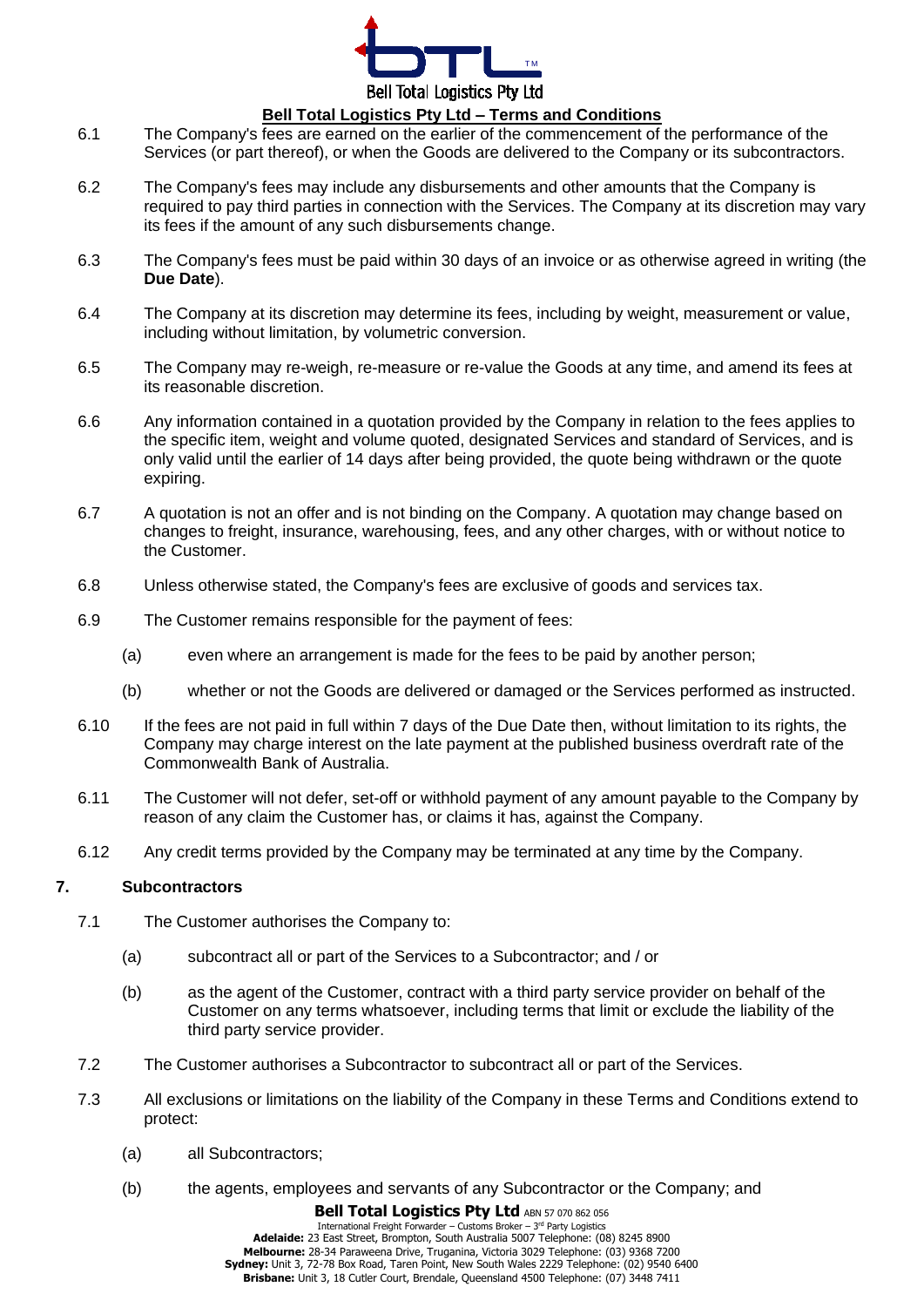

# **Bell Total Logistics Pty Ltd – Terms and Conditions**

- (c) any person engaged to provide all or part of the Services.
- <span id="page-5-0"></span>7.4 The Customer undertakes that it will not make any claim against, or impose any liability upon, any Subcontractor in connection with the provision of the Services or the Goods.
- <span id="page-5-1"></span>7.5 The Customer undertakes that it will indemnify any Subcontractor from and against any Loss if a claim is made against a Subcontractor by any party (including the Customer) in connection with the provision of the Services or the Goods.
- 7.6 For the purpose of clauses [7.3](#page-4-1) and [7.5,](#page-5-1) the Company acts as trustee on behalf of and for the benefit of any Subcontractor, and to this extent each Subcontractor is deemed to be a party to this Agreement.

#### **8. Intellectual Property**

The Customer agrees that the [Company](#page-0-0) retains all copyright and intellectual property subsisting in all documents and things created by, or for, the Company in connection with the performance of the Services, including copyright and intellectual property that now exists or that later comes into existence.

### <span id="page-5-2"></span>**9. Warranties, liability and indemnity**

- 9.1 The Customer (on behalf of itself, the Owner, and any Connected Parties) warrants to the Company that:
	- (a) it is the owner of the Goods, or is the authorised agent of the owner of the Goods and is authorised to complete and sign documentation related to the Goods and the Services;
	- (b) it enters into the Agreement on its own behalf, or in its capacity as the authorised agent of the owner of the Goods;
	- (c) it and all Connected Parties have complied with all Laws relating to the Goods, including the nature, condition, packaging, handling, storage and carriage of the Goods;
	- (d) in engaging the Services from the Company, it will not procure the Company to perform any act in breach of any Laws;
	- (e) it and all Connected Parties will observe all Laws and requirements of Government Authorities;
	- (f) all information and documentation provided by the Customer and Connected Parties to the Company is accurate and complete, and neither it nor a Connected Party has omitted to provide any requested or material information;
	- (g) the Goods are packed to endure the ordinary risks of handling, storage and the Services, having regard to the nature of the Goods;
	- (h) the Goods are not Dangerous Goods, unless the Company has agreed in writing to provide the Services in respect of those particular Dangerous Goods, and in which case, warrants that it has made full disclosure of Dangerous Goods and such Goods are distinctly marked; and
	- (i) all Goods are adequately and accurately marked, labelled or branded.
- 9.2 To the extent permitted by Law, the Company excludes all liability in respect of any claim made against the Company, its employees, agents and Subcontractors, including without limitation, liability for fundamental breach of contract, or a negligent, unlawful, reckless or wilful act or omission.
- 9.3 The Company excludes from this Agreement all conditions, warranties, terms and consumer guarantees implied by Laws, general law or custom except any the exclusion of which would contravene any Laws or cause this condition to be void (**Non-Excludable Condition**).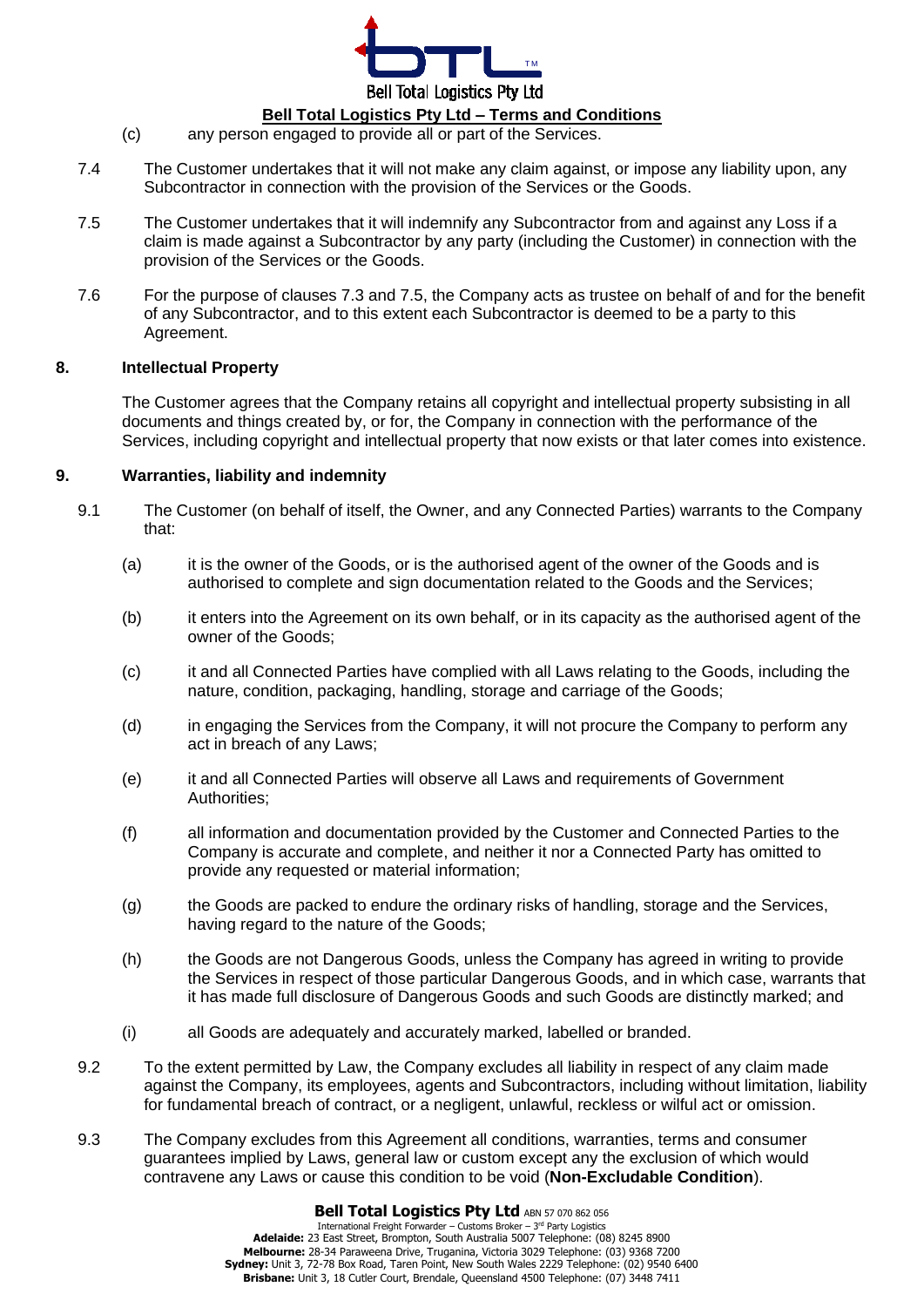

- 9.4 The Company's liability for any breach of a Non-Excludable Condition is limited, at the Company's option, to supplying the Services again, or the cost of supplying the Services again.
- 9.5 The Company will not be liable for omitting to inspect or take any other action in respect of Goods where Goods have been damaged or pillaged, unless the Customer provides the Company with written instructions to take that action in relation to those Goods and the Company accepts those instructions.
- <span id="page-6-2"></span>9.6 Where the liability of the Company is not excluded by the Agreement, Law or otherwise, the liability of the Company is limited to the lesser of Australian \$100 or the value of the Goods at the time the Goods were received by the Company.
- 9.7 The Company will not be in breach of any of its obligations to the Customer or liable for any Loss (including Consequential Loss) suffered by the Customer arising from or connected with the Company's compliance with any Law, including without limitation disclosing confidential information to a Government Authority.
- <span id="page-6-3"></span>9.8 Without limitation to any other clause of the Agreement, the Company will be discharged from all liability in connection with the performance of the Services or the Goods unless:
	- (a) notice of any claim is received by the Company within 7 days of the earlier of the delivery of Goods, the date the Goods should have been delivered, or where the claim does not relate to loss or damage to Goods, the event giving rise to the claim; and
	- (b) suit is brought and written notice is received by the Company within 9 months of the earlier of the delivery of the Goods, the date the Goods should have been delivered, or where the claim does not relate to loss or damage to Goods, the event giving rise to the claim.
- 9.9 The Company will not be liable for any delay or failure to perform an obligation under the Agreement caused by an event beyond the control of the Company (**Event**).
- 9.10 If an Event causes a delay in the performance of a Company's obligation exceeding 10 days, the Company may terminate the provision of the Services by notice to the Customer.
- <span id="page-6-0"></span>9.11 The Customer indemnifies the Company from and against (and must pay on demand for) all Loss arising directly or indirectly from or in connection with the Goods or the performance of the Services (including Consequential Loss), including Loss in connection with a breach of contract, or a negligent, unlawful, reckless or wilful act or omission by the Company or its employees, agents and contractors.
- <span id="page-6-1"></span>9.12 Without limitation to clause [9.11](#page-6-0) the Customer indemnifies the Company from and against (and must pay on demand for) any Loss arising from
	- (a) the Customer's or Owner's failure to return any container or transport equipment involved in the performance of the Services by the date required under any Contract between the Company and the supplier of that container or transport equipment;
	- (b) any claim against the Company by a person who claims to have an interest in the Goods;
	- (c) breach of this Agreement, including any warranty provided by the Customer;
	- (d) any Loss, cost or liability incurred or suffered by the Company as a result of releasing or delivering the Goods to the Customer or at the direction of the Customer;
	- (e) any claim for general average and will provide any security requested by the Company for the release of any Goods that are the subject of a claim for general average.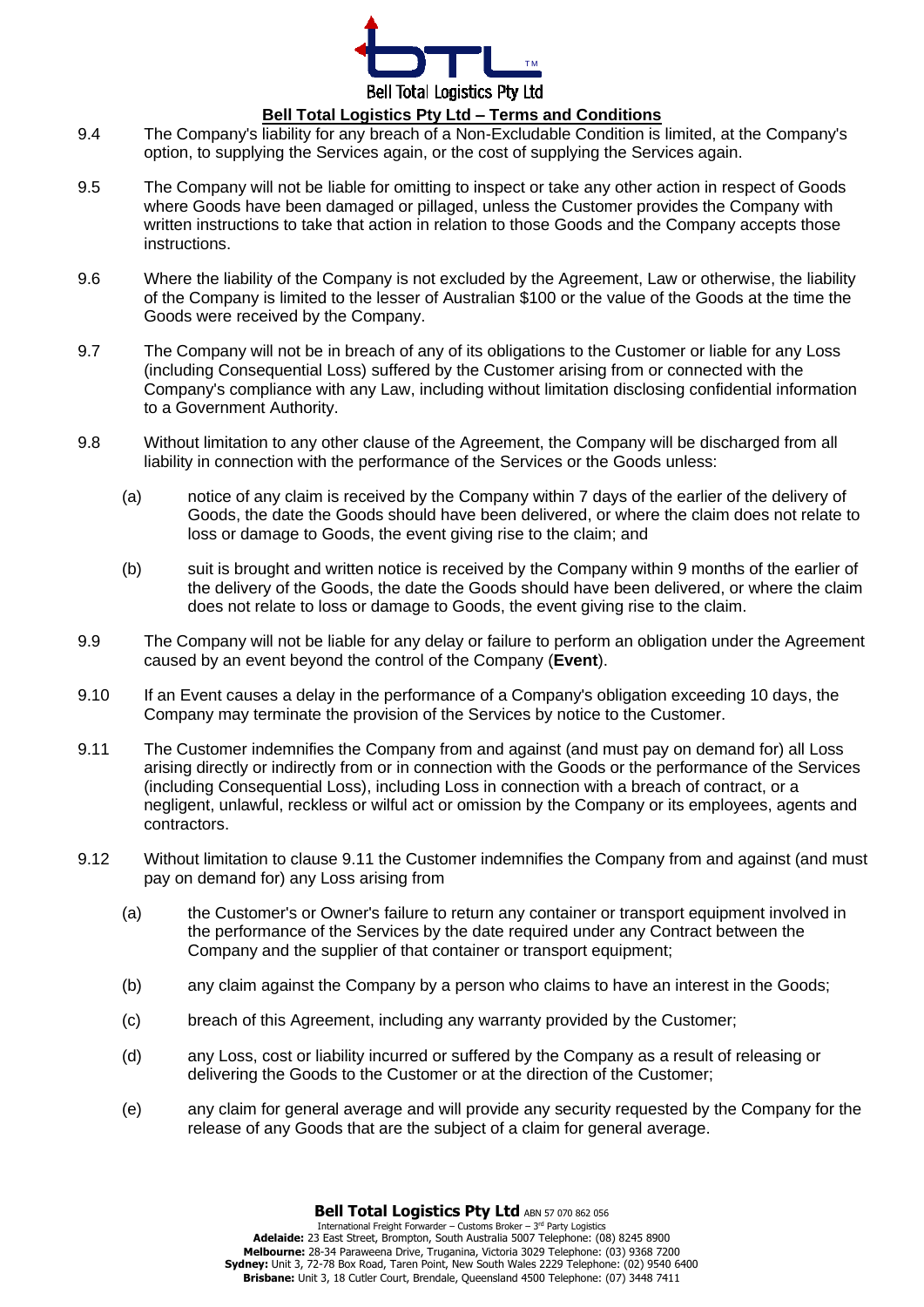

- 9.13 The Customer indemnifies the Company from and against (and must pay on demand the amount of) all duty, GST, and any other fees and taxes incurred in connection with the Goods payable to a Government Authority.
- 9.14 The Customer indemnifies the Company from and against (and must pay on demand for) all costs payable to third parties in relation to the carriage, storage, treatment or entry of the Goods.
- 9.15 The indemnities in clauses **[9.11](#page-6-0)**, **[9.12](#page-6-1)**, **9.13** and **9.14** continue whether or not the Goods are pillaged, stolen, lost or destroyed.
- 9.16 The Company is not liable for Consequential Loss suffered by the Customer, regardless of whether or not the Company had knowledge that such damage may be incurred.

#### **10. Insurance**

- <span id="page-7-2"></span>10.1 On request by the Customer, the Company at its complete discretion may arrange insurance in respect of the Goods.
- 10.2 Without limitation to clause [10.1,](#page-7-2) the Company will not arrange insurance in respect of the Goods, unless the Customer provides:
	- (a) written instructions to the Company to arrange insurance; and
	- (b) a written declaration of the value of the Goods;

before the Goods are delivered to the Company.

- 10.3 Any insurance will be at the expense of the Customer and the Company may charge the Customer a fee for arranging the insurance.
- 10.4 Any insurance arranged by the Company is subject to the exceptions and conditions of the insurer or underwriter taking the risk.
- 10.5 When arranging insurance in respect of the Goods, the Company has the discretion to name the Customer as the insured.
- 10.6 If a dispute arises relating to liability under an insurance policy arranged by the Company, the Customer will have recourse against the insurer or underwriter only.
- 10.7 The Company will not be liable for any insurance arranged in relation to the Goods.

#### <span id="page-7-0"></span>**11. Lien**

- <span id="page-7-3"></span>11.1 The Company has:
	- (a) a particular and general lien on all Goods and documents relating to the Goods; and
	- (b) a right to sell those Goods and documents by public auction or private sale (at the Company's discretion) without notice and apply the proceeds of sale;

in respect of all sums due and owing from the Customer.

- 11.2 The lien will also cover the Company's costs and expenses relating to the exercise of its lien and right of sale, including the Company's reasonable legal fees.
- 11.3 For the purposes of the lien, the Company will retain constructive possession of the Goods and the lien and rights granted by this clause will survive delivery of the Goods. The Company is entitled to retain the proceeds of sale of the Goods in respect of all sums due and owing from the Customer.

#### <span id="page-7-1"></span>**12. PPSA**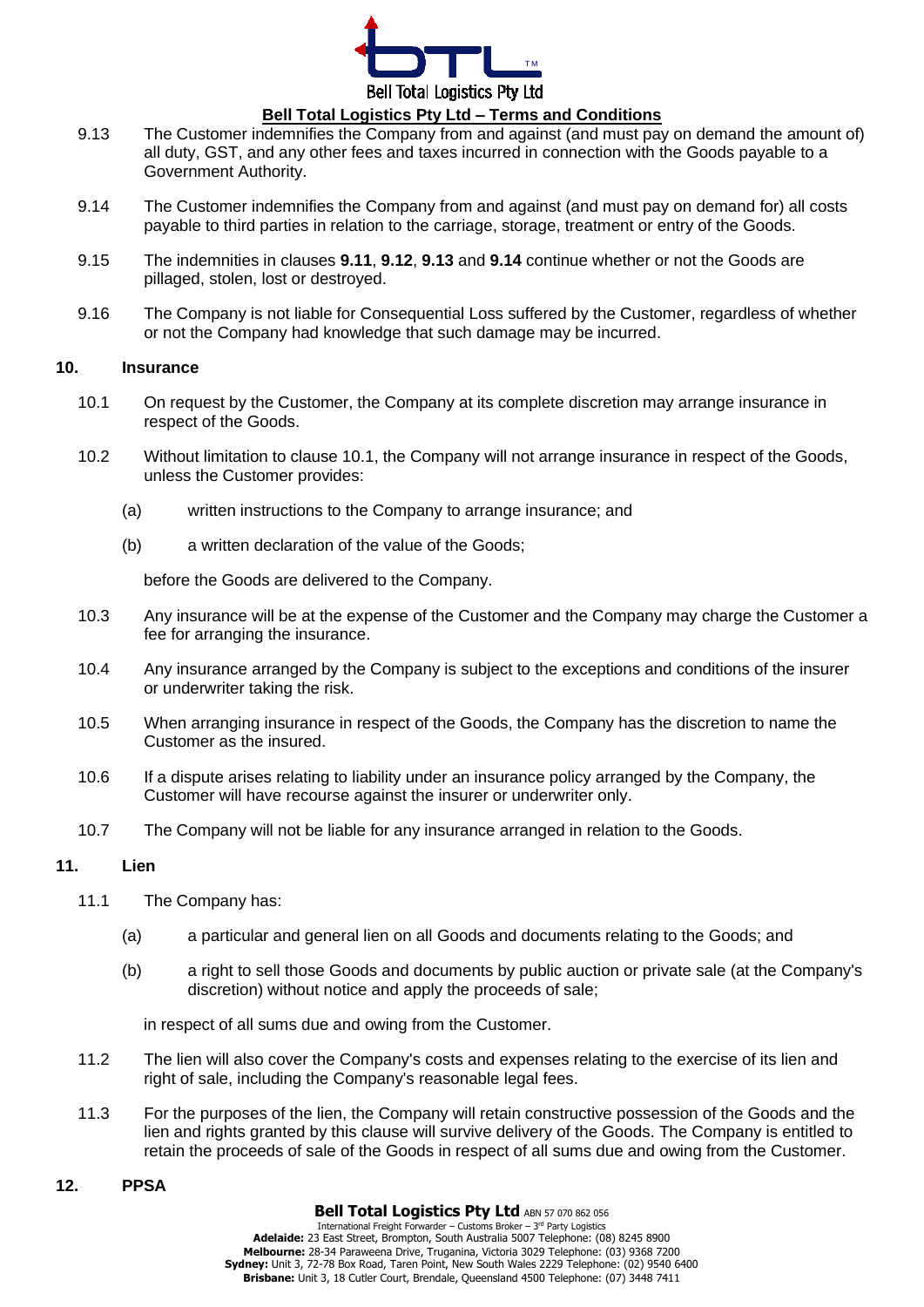

#### **Bell Total Logistics Pty Ltd – Terms and Conditions**

- 12.1 Terms used in clause 12 that are defined in the PPSA have the same meaning as in the PPSA.
- 12.2 Without limitation to other rights of the Company, from the time the Goods are in the possession of the Company or a Subcontractor, the Goods are subject to a continuing security interest in favour of the Company for the payment of all amounts due and owing by the Customer under the Agreement.
- 12.3 The Customer acknowledges and consents to the Company's registration and perfection of the Company's security interest under the Agreement for the purposes of the PPSA.
- 12.4 The Customer will not grant a security interest to another person, or allow any encumbrance to arise, in respect of the Goods.
- 12.5 To the extent permitted by law, the Customer irrevocably waives any right it may have to:
	- (a) receive notices or statements under sections 95, 118, 121(4), 124(4), 125, 130, 132(3)(d) 132(4) and 135 of the PPSA; and
	- (b) redeem the Goods under section 142 of the PPSA;
	- (c) reinstate this Agreement under section 143 of the PPSA; and
	- (d) receive a verification statement.
- 12.6 The Customer will do all things and execute all documents reasonably necessary to give effect to the security interest created under this Agreement or comply with any reasonable request by the Company in connection with the PPSA.

#### <span id="page-8-1"></span>**13. Uncollected goods**

- <span id="page-8-2"></span>13.1 The Company may at its discretion sell or otherwise dispose of Perishable Goods without notice to the Customer where the Goods are not collected immediately upon arrival, are insufficiently or incorrectly addressed or are not identifiable.
- <span id="page-8-3"></span>13.2 Without limitation to clause [13.1,](#page-8-2) the Company may at its discretion sell or return Goods that cannot be delivered because they are insufficiently or incorrectly addressed, are not identifiable, are uncollected or not accepted after 21 days' notice to the Customer or where the Customer fails to pay any cost or do any action reasonably necessary for the Company to deliver the Goods.
- 13.3 Where the Company sells Goods under clauses [11,](#page-7-0) [13.1](#page-8-2) or [13.2;](#page-8-3)
	- (a) it does so as principal, not as agent, and is not the trustee of the power of sale;
	- (b) the Customer must pay all costs, charges and expenses incurred by the Company in connection with the storage, sale or return of the Goods, which may be deducted from the proceeds of the sale of the Goods;
	- (c) the Company is entitled to recover any deficit from the Customer where the proceeds of sale of the Goods do not satisfy the amounts payable to the Company.

#### <span id="page-8-0"></span>**14. SBC Contracts**

The Company does not exclude or limit the application of any compulsory applicable Laws, including Schedule 2 of the *Competition and Consumer Act 2010* (Cth), where to do so would contravene those Laws or cause any part of this Agreement to be void.

If the Agreement is a SBC Contract, then:

14.1 The definition of "Loss" is amended to mean any actual or ascertainable loss, cost, damage, expense, claim, demand, action, proceeding or liability of any kind (including legal costs on an indemnity basis).

**Bell Total Logistics Pty Ltd** ABN 57 070 862 056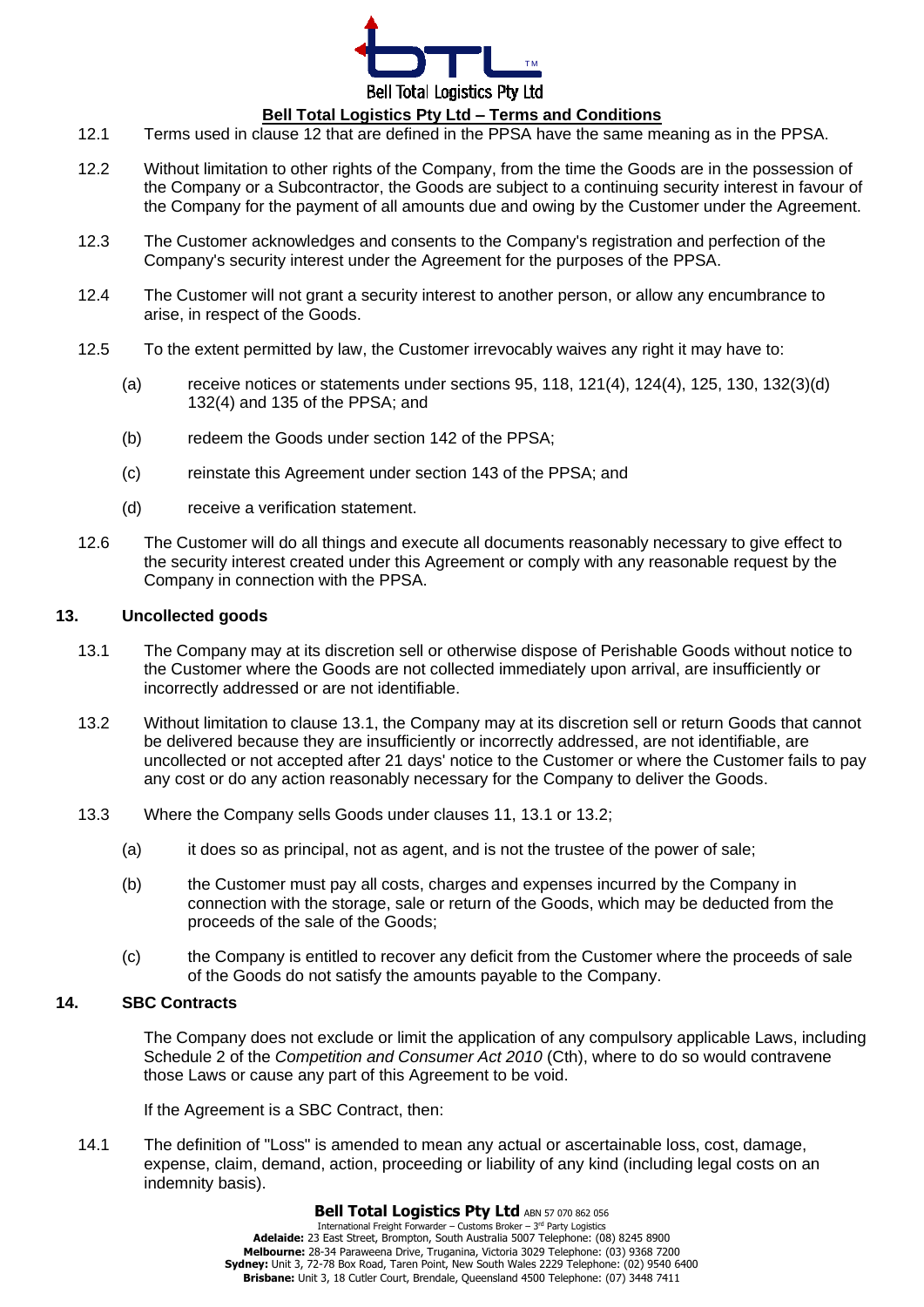

- 14.2 Clause [2.5](#page-1-1) is modified, so that neither party may assign its rights or obligations under the Agreement without the written consent of the other party, which consent must not be unreasonably withheld.
- 14.3 Clause [3.12](#page-3-2) is amended so that "absolute" is replaced with "reasonable".
- 14.4 Clause [6.1](#page-4-2) is modified, so that the fees are earned when the corresponding Service is performed or attempted to be performed, or where applicable, the corresponding disbursement is incurred.
- 14.5 If a variation to a quote or fee under clauses [6.4](#page-4-3) or [6.5](#page-4-4) is material, where it is reasonably practical, the Company shall give notice to the Customer of that variation.
- <span id="page-9-0"></span>14.6 If the Customer objects to a variation to a quote or fee under clauses [6.4](#page-4-3) or [6.5,](#page-4-4) but does not provide the Company with acceptable alternative directions in respect of the goods, the Company in its discretion may, deliver, return, store or otherwise deal with the Goods, and the Customer shall be liable for all fees earned and costs incurred by the Company in doing so.
- 14.7 Clauses [7.4](#page-5-0) and [7.5](#page-5-1) are modified, so that the Customer:
	- (a) may make a claim against or impose liability upon any Subcontractor; and
	- (b) is not required to indemnify any Subcontractor from and against any Loss,

to the extent that the claim, liability or Loss was directly caused by, or in connection with, a grossly negligent, unlawful, or wilful act or omission by the Subcontractor.

- <span id="page-9-1"></span>14.8 Clauses 9.2 and 9.3 are modified so that the Company's liability is not excluded to the extent that it was directly caused by or in connection with a grossly negligent, unlawful, or wilful act or omission by the Company or its employees, agents and contractors.
- <span id="page-9-2"></span>14.9 Clause [9.6](#page-6-2) is modified so that the Company's liability is limited to the lesser of the actual loss suffered by the Customer or the value of the Goods at the time the Goods were received by the Company.
- <span id="page-9-3"></span>14.10 Clause [9.8](#page-6-3) does not apply, and, without limitation to any other clause of the Agreement, the Company will be discharged from liability in relation to any claim:
	- (a) where the loss to the Customer results from the act of a Subcontractor; and
		- (1) the Company's right to make a claim against that Subcontractor is subject to time limitations; and
		- (2) the Customer does not make its claim against the Company within a period reasonably sufficient to allow the Company to make a corresponding claim against the Subcontractor within any applicable time limitation period, or
	- (b) in all other cases, where the Customer does not make its claim within 2 years from the earlier of the delivery of the Goods, if the Goods are not delivered, the date the Goods should have been delivered or where the claim does not relate to loss or damage to Goods, the time of the event giving rise to the claim.
- <span id="page-9-4"></span>14.11 The Customer is not required to indemnify the Company under clause [9.11](#page-6-0) or 9.12(b), unless the Loss was caused by or in connection with a breach of contract, or a negligent, unlawful reckless or wilful act or omission by the Customer or its employees, agents and contractors or due to the Company following a specific direction provided by the Customer.
- <span id="page-9-5"></span>14.12 Clause 9.16 is modified so that the Company will not be liable for Consequential Loss or indirect Loss, unless the Company had actual knowledge that such loss might be incurred.